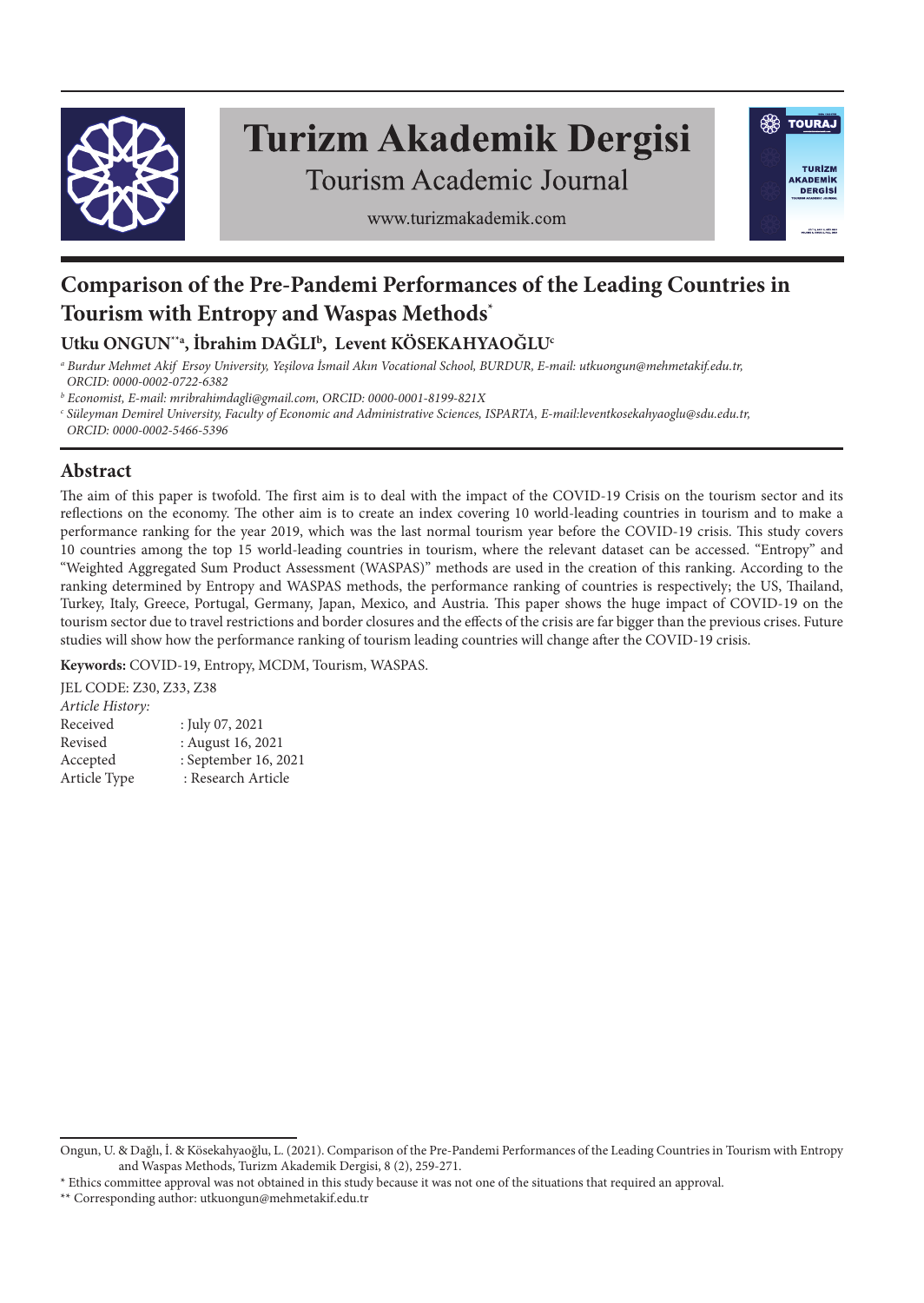# **INTRODUCTION**

In parallel with technological developments in the globalized world, both as a result of the increase in people's income levels and the differentiation in tourism trends, in particular, after the second half of the 20th century, the tourism sector entered into a rapid change. This change has also increased global competition in the tourism sector. Because tourism is one of the most important sectors affecting all countries economically and is an important source of economic growth for most countries (Akin, Şimşek & Akin, 2012). The tourism sector has positive effects such as increasing countries' foreign exchange revenues, eliminating balance of payments deficits, and increasing employment opportunities. In other words, the tourism sector continues to be an important sector thanks to its contribution to national income, foreign exchange revenues, and the job opportunities it provides for a wide range of unemployed people (Çimat & Bahar, 2003; Dilber, 2007). Because of such positive economic effects, tourism is important for both developed and developing countries, and today tourism is seen as one of the most important sources of economic growth and development in many countries.

In order to get a greater share of rapidly changing and evolving tourism, countries must concentrate their policies and programs on the tourism sector. Because over the years, the increase in the number of people participating in the tourism sector, which changes the macroeconomic balances of countries, can be affected very quickly by economic crises due to globalization. Crises have many negative effects, affecting all sectors. However, the tourism sector is affected by crises very quickly and is one of the sectors where the negative effects of crises seem excessive due to the high elasticity of demand in tourism (Göçen, Yirik & Yılmaz, 2011).

As the tourism sector is highly sensitive to all kinds of crises, even rumors of a crisis can lead to the cancellation of most reservations. Because of this, it seems that the sensitive tourism sector is very quickly affected by crises, and negative events that occur in the macro and microenvironment of a tourism destination usually lead to fewer visitors. Even a slight risk, especially related to human health or safety, is enough to prevent a tourist area from being preferred (Bahar & Çelik İclal, 2020). It is expected that tourism demand and tourism revenues will decline with the crisis (Kiper, Saraç, Çolak & Batman, 2020).

Tourism demand can fluctuate at different rates depending on the impact and size of the crisis, and economic losses can be inevitable. The causes of crises include natural disasters, economic upheavals, internal conflict, epidemics, terrorist events, wars between countries, economic and political events (Köşker, 2017; Çeti & Ünlüönen, 2019). It is possible to divide crises into two groups as "controllable and uncontrollable crises". For example, while it is possible to control crises caused by economic and political events, it is not possible to control disasters caused by natural disasters (Albeni & Ongun, 2005).

Global crises such as natural disasters, internal conflicts, epidemics, terrorist attacks, economic, political, and political instability, September 11 attacks, the Gulf War, and the consequences of these crises have negatively affected the tourism demands of countries in recent years (Köşker, 2017). 'Foot and mouth disease' caused by epidemic diseases at the global level (FMD 2001), 'Severe Acute Respiratory Syndrome' (SARS, 2003), 'bird flu' (2003), 'swine flu' (2009) and 'Middle East Respiratory Syndrome' (MERS, 2015) outbreaks are some of the crises that occurred in the tourism sector due to epidemics (Çeti & Ünlüönen 2019).

A new epidemic that is emerging today is the COVID-19 virus. COVID-19 is considered within the framework of epidemics. This virus is described as a coronavirus that appeared on 31 December 2019 in the employees of the seafood market in Wuhan city, Hubei Province, China, and has affected the entire world and still continues its influence (Acar, 2020). This disease, named by the World Health Organization as 'respiratory syndrome coronavirus2', was identified as SARS-COV-2 in January 2020 and caused a public health emergency to be declared (Zheng, Ma, Zhang & Xie, 2020). It is not known how long this outbreak will last and in what direction it will move. This uncertainty causes a widespread concern in the tourism sector. The COVID-19 outbreak, which originated in Wuhan, China and spread around the world, has deeply affected the tourism sector as well as many other sectors (Türker & Karaca, 2020).

COVID-19 affects all tourism activities, and it is also a fact that negative effects will be felt more, especially in small and medium-sized companies operating in the tourism sector (Acar, 2020). Tourism demand can recover and return to its former position a few years after the crisis period has been overcome and a stable environment has been achieved. For example, it is stated that the SARS epidemic in 2003 caused a record decrease in the number of tourists coming to Taiwan, but the number of tourists coming to the country in 2005 exceeded three million tourists for the first time (Wang, 2009). Although it is known that the effects of the crises are not permanent, it is a fact that the Covid-19 epidemic will have negative effects on all sectors, especially in the tourism sector, for many years. The Covid-19 pandemic is a sudden, uncertain,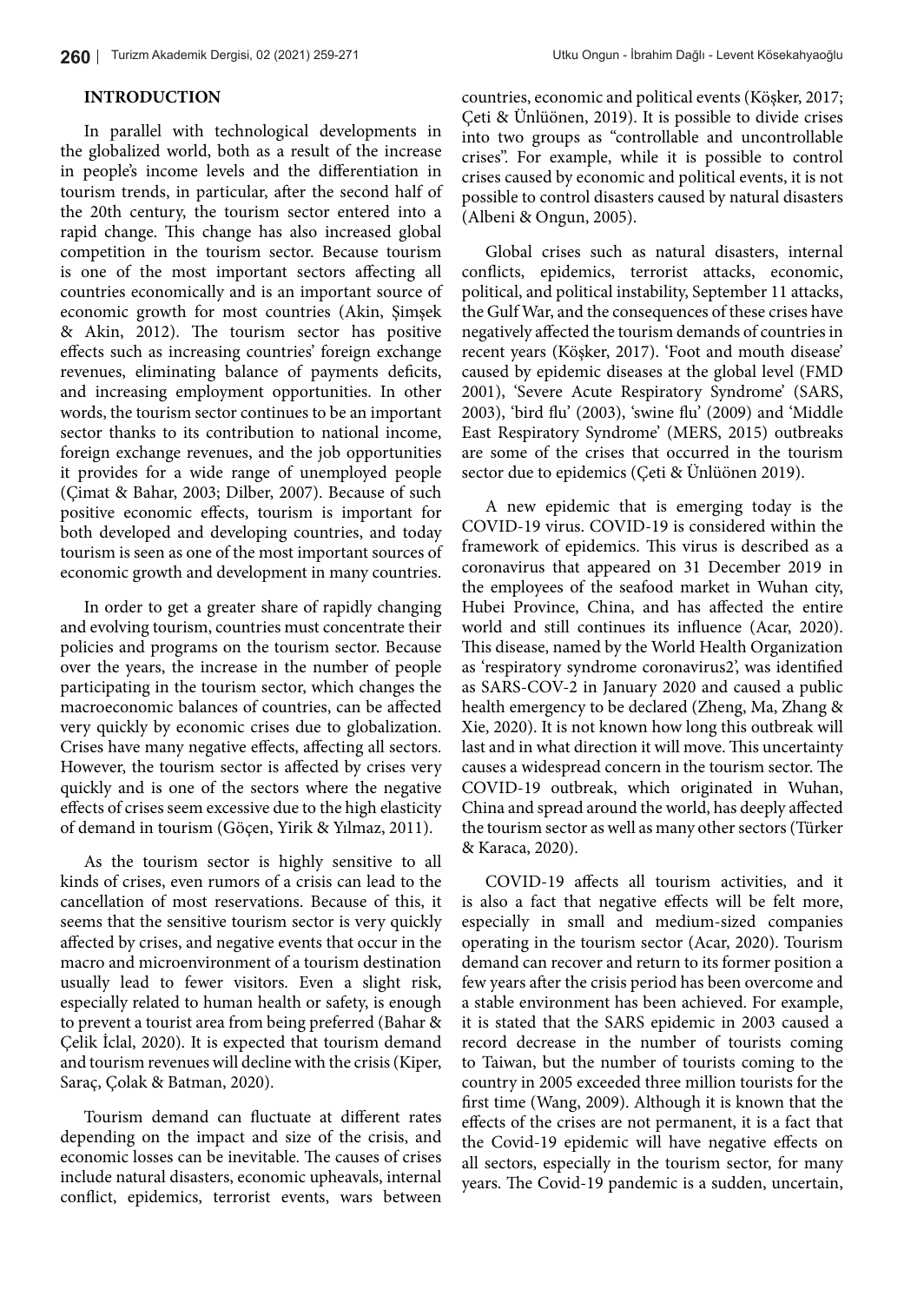and volatile crisis (Zhang, Song, Wen & Liu, 2021). None of the epidemics experienced in the last 40 years in the world have caused such a long-term negative environment in the global development of tourism as much as the Covid-19 epidemic (Gössling, Scott & Hall, 2020; Kervankiran & Bağmanci 2020).

The first purpose of this paper is to deal with the impact of the COVID-19 crisis on the tourism sector and its reflections on the economy. The other purpose of this paper is to create an index covering 10 worldleading countries in tourism and to make a performance ranking for the year 2019, which was the last normal tourism year before the COVID-19 crisis. "Entropy" and "Weighted Aggregated Sum Product Assessment (WASPAS)" methods are used in the creation of this ranking.

This study covers 10 countries among the top 15 world-leading countries in tourism, where the relevant dataset can be accessed. These countries are Austria, Germany, Greece, Italy, Japan, Mexico, Portugal, Thailand, Turkey, and the United States. Variables used in the analysis are international tourism (number of arrivals), international tourism (receipts, % of total exports), tourism expenditure in the country (US\$ millions), and average expenditure of international tourists (US\$). All figures of the study consist of data for the year 2019. The data retrieved from the World Bank Open Data database is used in the analysis.

#### **THE COVID-19 CRISIS AND ITS REFLECTIONS ON THE TOURISM SECTOR**

In the post-World War II period, tourism was one of the fastest developing sectors globally. According to data from the United Nations World Tourism Organization (UNWTO), around 25 million international trips were made worldwide in the 1950s, and this number has grown steadily over the years. By the 1990s, the number of international travels exceeded 500 million and it surpassed the limit of 1 billion in 2011. The growth rate of the world tourism sector, which continued its stable development in the following years, was around 4% on average in the prepandemic period. According to UNWTO data, world tourism grew by 3.8% in 2019, while the number of international trips increased to 1 billion 461 million and revenues from international tourism increased to 1.5 trillion dollars (TURSAB, 2020).

Today, tourism accounts for 7% of the world's total investment, 5% of tax payments and one-third of world trade services (Sarkhanov & Tutar, 2021: 8). According to the data announced by the World Travel and Tourism Council (WTTC), the contribution of the tourism sector to the GDP in the world economy is 10.3%,

that is, the total contribution is 8.9 trillion dollars. Its share in world service exports is approximately 28%. According to the WTTC assessment, the tourism sector accounts for 10% of the world's employment and employes 330 million people (WTTC, 2020; TURSAB, 2020). These positive indicators in tourism started to follow a negative course with the COVID-19 pandemic are continuing. The COVID-19 epidemic prevents participation in tourism activities all over the world, negatively affects employment, and lowers the level of welfare. It is understood that this tragic decline will bring along important social and economic problems all over the world, and will especially aggravate the burden of unemployment.

With the tourism movements coming to a standstill due to COVID-19, accommodation and food and beverage businesses, especially travel businesses, were adversely affected by this process. Practices such as restricting the mobility of tourists during the epidemic or closing the borders to the citizens of the countries where the epidemic occurred have led to new developments and changes in the tourism sector. COVID-19, which has different variants every day, has led to a decrease in total spending in all economies, especially in the service sectors including transport, tourism and trade since the outbreak began and has quickly spread to the entire economy. The decrease in total expenditures also led to a lagging decrease in production. In addition, with the financial shocks experienced in the economies, real economies started to shrink (Aydoğuş, 2020).

Since late 2019, COVID-19 has caused unprecedented health and welfare problems on a global scale and has had profound negative effects on the global economy. Tourism is one of the sectors most adversely affected by the COVID-19 epidemic. Due to quarantines and widespread travel restrictions in many countries, the airport and national borders have been closed and this process is still ongoing (Zhang et al., 2021). According to the World Tourism Organization (UNWTO) May 2020 assessment, there are significant tourism revenue losses in countries that have completely closed their borders in connection with the COVID-19 outbreak. The proportion of routes to closure has reached, for example, 74% of destinations in Africa, 86% in North and South America, 67% in Asia, 74% in Europe, and 69% in the Middle East. In 185 of 217 (85%) of the countries in the world, the borders are completely or partially closed (Sarkhanov & Tutar, 2021: 9).

With the COVID-19 outbreak, the supply of national and international travel services has greatly decreased due to global travel restrictions and flight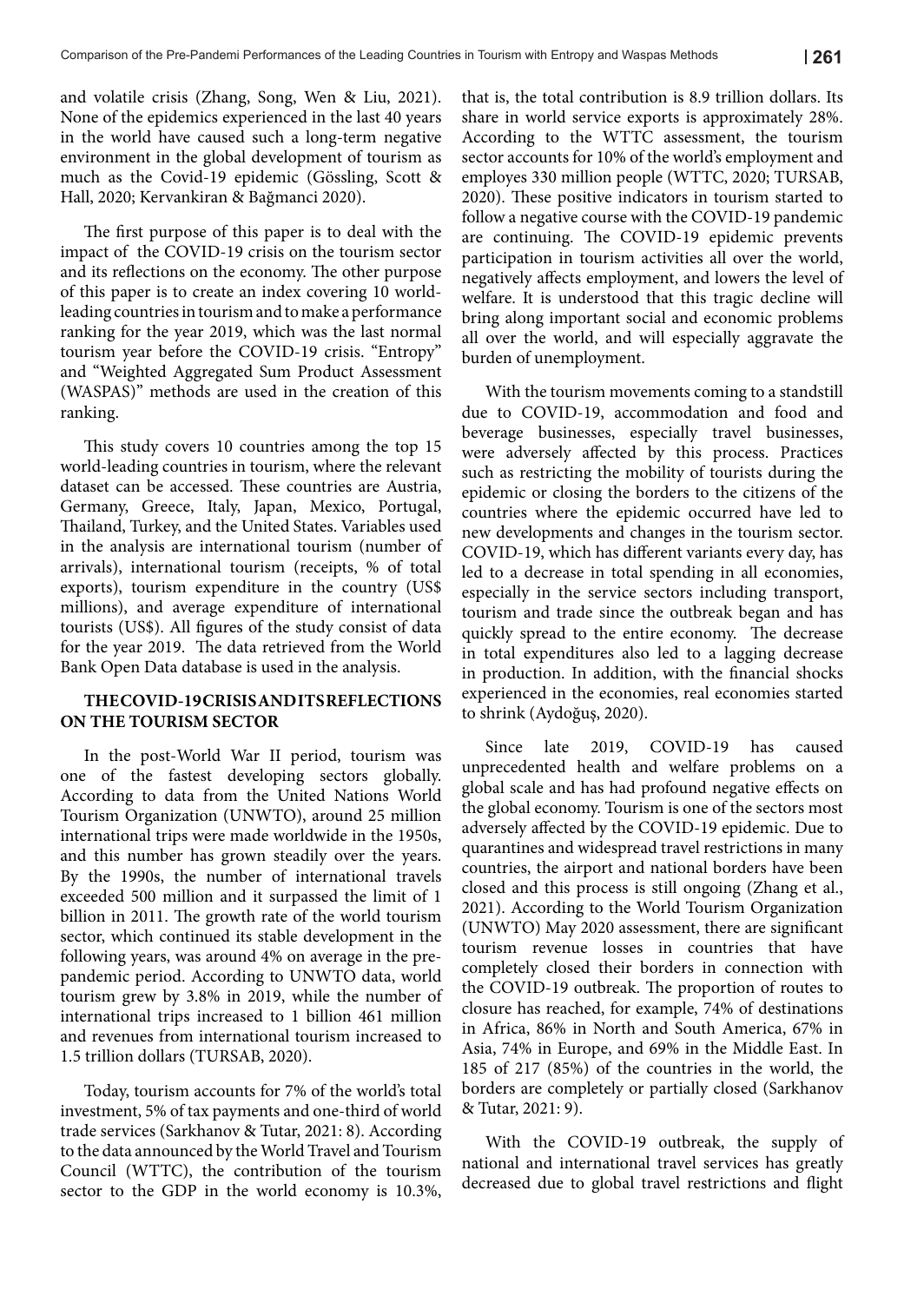cancellations (İbiş, 2020). Along with this situation in travels, the decrease in demand negatively affected service sectors such as transportation, hotels and restaurants, entertainment, sports, cultural events, and especially air transportation for the tourism sector (Bahar & Çelik İlal, 2020; Kervankiran & Bagmanci, 2021). Due to the global epidemic environment, the World Health Organization (WHO) declared COVID-19 a "pandemic". According to the World Health Organization (WHO, 2021), as of July 6, 2021, the number of people infected with COVID-19 worldwide is 183.934.913, the number of deaths is 3.985.022 and the number of new cases is 326.231. As of 5 July 2021, a total of 2.989.925.974 vaccine doses have been administered globally.

Until the COVID-19 pandemic period, tourism activity generally followed a stable course on a global scale, despite all the risks in the sector. Before the pandemic crisis, the biggest potential threat to tourism mobility was often terrorism. However, even terrorist attacks have never reached a level that can threaten tourism to the extent of a pandemic and have not been able to prevent tourism mobility that much. In addition, obstacles arising from terrorism have always remained at the regional level and have never caused a global threat perception like a pandemic (Sarkhanov & Tutar, 2021).

Travel movements have been gradually stopped since December 2019, when the COVID-19 epidemic began. While restrictions were imposed on travel movements in the countries affected by the epidemic in the first place, almost all international flights were suspended with the spread of the epidemic. International tourist arrivals fell 74% in 2020 compared to the previous year (UNWTO, 2021) due to widespread travel restrictions and drastically falling demand (see Table 1). Countries whose economies are heavily dependent on tourism, such as Greece, Portugal, and Spain, are more affected by this crisis (Barua, 2020; Kervankiran & Bağmanci, 2021). According to the evaluation made by UNWTO; the damage caused by COVID-19 to the tourism sector has reached a level eight times higher than the 2008 global economic crisis (TURSAB, 2020).

Table 1: World Ranking of Incoming Tourists and Tourism Revenues by Top 15 Countries in 2019

| Countries  | Number of       | Countries  | Tourism      |
|------------|-----------------|------------|--------------|
|            | Incoming        |            | Revenues     |
|            | <b>Tourists</b> |            | (Billion \$) |
|            | (Million        |            |              |
|            | People)         |            |              |
| France     | 90.2            | <b>USA</b> | 214.1        |
| Spain      | 83.5            | Spain      | 79.7         |
| <b>USA</b> | 79.3            | France     | 63.8         |
| China      | 65.7            | Thailand   | 60.5         |
| Italy      | 64.5            | United     | 52.7         |
|            |                 | Kingdom    |              |
| Turkey     | 51.2            | Italy      | 49.6         |
| Mexico     | 45.0            | Japan      | 46.1         |
| Thailand   | 39.9            | Austria    | 45.7         |
| Germany    | 39.6            | Germany    | 41.6         |
| United     | 39.4            | Makao      | 40.1         |
| Kingdom    |                 |            |              |
| Austria    | 31.9            | China      | 35.8         |
| Japan      | 31.9            | U. Arab    | 30.7         |
|            |                 | Emirates   |              |
| Greece     | 31.3            | India      | 30.7         |
| Malaysia   | 26.1            | Turkey     | 29.8         |
| Portugal   | 24.6            | Hong Kong  | 29.0         |
|            |                 |            |              |

Source: https://yigm.ktb.gov.tr/Eklenti/81939,3103, turizmistatistikleri2020-4pdf.pdf?0 Access on: 6.23.2021.

## **LITERATURE REVIEW**

Some of these studies made predictions effects of the COVID-19 and focused on the differences of this crisis Krasnodebski, 2020; Qiu, 2020; Wen, Kozak, Yang & & Kilic, 2021; Kervankiran & Bagmanci, 2020; Seraphin In the literature, there are various studies on the effects of the COVID-19 crisis in the tourism sector. from the previous ones (Fotiadis, Polyzos & Huan, 2021; Gössling et al., 2020; Polyzos, Samitas & Spyridou, 2021; Skare, Soriano & Porada-Rochon, 2021). Social costs of tourism during the COVID-19 crisis is another main aspect of these studies (Roman, Niedziółka & Liu, 2020). In addition to these studies, some studies have addressed the impact of COVID-19 on tourism diversity and changes in tourism applications (Gürlek & Dosquet, 2020).

 $\frac{1}{2}$  more destructive than the previous crises. According Skare et al., (2020) estimate the impact of COVID-19 on the tourism sector in 185 countries. Their study proves the impact of COVID-19 would be to Gössling et al., (2020), global travel restrictions have caused the most severe disruption of the global economy since World War II. Fotiadis et al., (2021) estimate the drop in tourism activities would be between 30.8% and 76.3% and the effect would be last until June 2021. Recent developments in the COVID-19 crisis show how accurate these estimates are.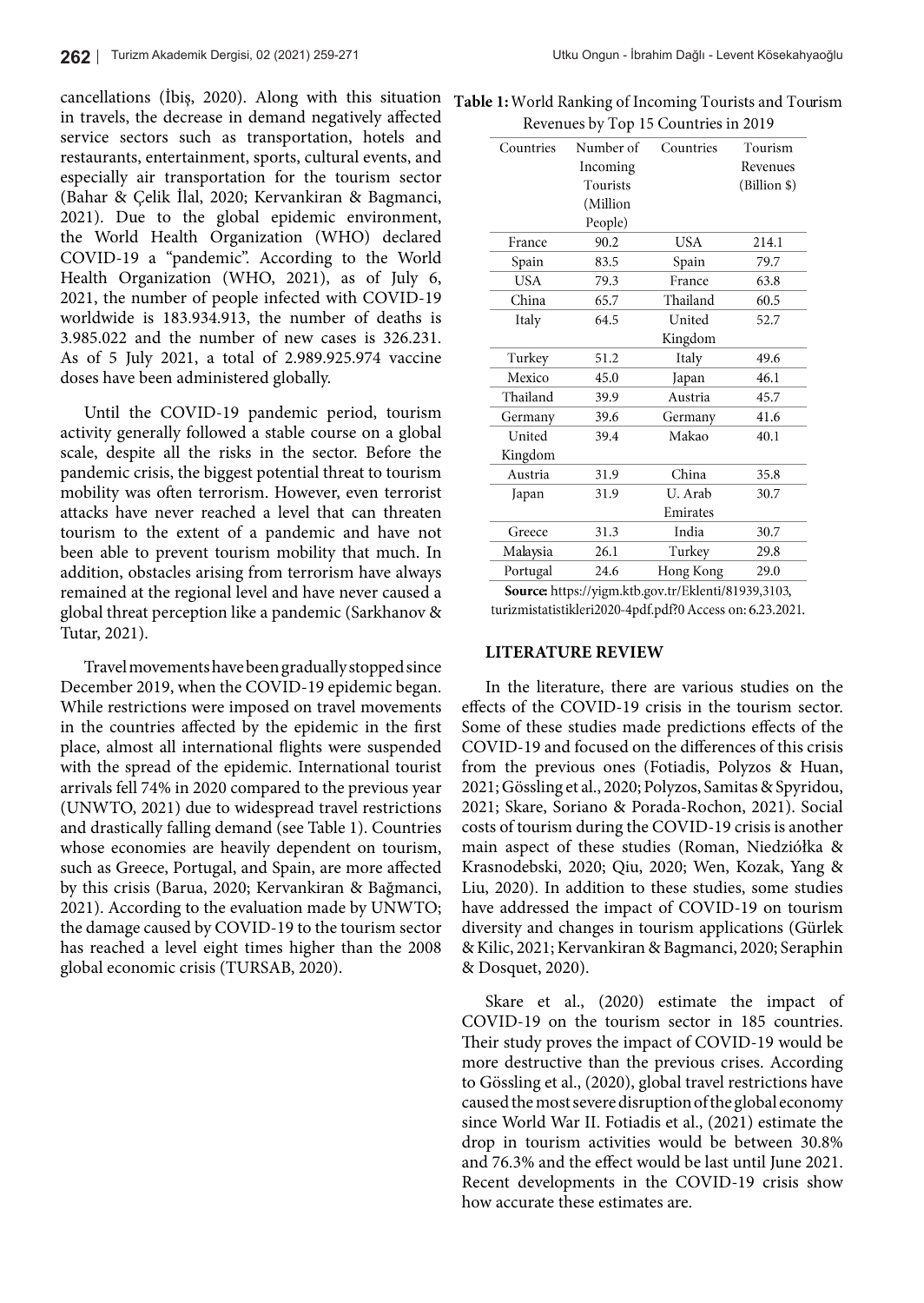Polyzos et al., (2021) analyze the impact of COVID-19 on the arrivals of Chinese tourists to the USA and Australia. The researchers claim that adverse effects of the crisis may continue for 6 to 12 months and spread to other industries. Wen et al., (2020) examine the impact of COVID-19 on Chinese travelers consumption patterns such as lifestyle choices, travel behaviors, and tourism preferences. Roman et al., (2020) examine the impact of COVID-19 on the organization of tourist travels and new trends in tourism. Rogerson & Rogerson (2020) examine COVID-19 impacts on the demand-side of tourism and suggest some policy recommendations for South Africa.

Gurlek and Kilic (2021) find that the world's topranking hotels carried out 40 different Corporate Social Responsibility (CSR) activities to reduce the negative effects of the COVID-19. Qiu, Park, Li, & Song (2020) deal with the change in residents' perceptions in tourism activities and focus on the social costs of tourism during COVID-19. Seraphin & Dosquet (2020) cri deal with second-home tourism and mountain tourism in the COVID-19 lockdown context. Kervankiran & Bagmanci (2020) evaluate the impact of COVID-19 on<br>touriom mobility and the new form of it in Turkey. tourism mobility and the new form of it in Turkey.

#### **MULTI-CRITERIA DECISION-MAKING METHODS: ENTROPY AND WASPAS**   $\overline{A}$

In this paper, an index covering 10 World-leading countries in tourism is created and a performance ranking is made for 2019, which was the last normal tourism year before the COVID-19 crisis. For this purpose, firstly, the weights of the variables are determined by the "Entropy" method. Then, a performance ranking of the alternatives is obtained by using the weights of these criteria and the performance values of the decision alternatives based on criteria. The "Weighted Aggregated Sum Product Assessment (WASPAS)" method, which is one of the Multi-Criteria Decision-Making (MCDM) methods and developed by the integrated use of the Weighted Sum Model (WSM) and the Weighted Product Model (WPM), is used in the creation of this ranking.

#### **Entropy Method**

There are various methods developed to determine the weight and significance levels of the variables. Some of these methods are subjective (E.g. AHP, FUCOM) and some are objective (E.g. Entropy, IDOCRIW, CRITIC) methods (Ecer, 2020). The entropy method is an objective MCDM method in which the weights are determined in the light of the available data and the comments of the researcher are not included. Calculation of entropy values was proposed by Shannon (1948). In this method, the quantity and quality of the information obtained from the decision-making units are decisive for the accuracy and reliability of the problem (Sahin, 2019). The application of the entropy method consists of four steps (Altan, 2020: 199):

*Step 1. Creation of the decision matrix,*

*Step 2. Normalizing the decision matrix,*

*Step 3. Calculation of entropy values for criteria,*

*Step 4. Calculation of weights.*

After the creation of the decision matrix, the values of the criteria belonging to the decision-making units are normalized with the formula below.

$$
p_{ij} = \frac{x_{ij}}{\sum_{i=1}^{m} x_{ij}} \ \forall \ i, j \quad (1)
$$

Then, the entropy value  $(e_j)$  of each evaluation  $\frac{1}{2}$  criterion is calculated separately with the following formula (k=  $(ln(m))^{-1}$  and  $0 \le e_j \le 1$ )

$$
0.19 \text{ on } \qquad e_{ij} = -k \cdot \sum_{i=1}^{n} p_{ij} \cdot ln(p_{ij}) \ i = 1, 2, ..., m \ \text{ and } j = 1, 2, ..., n \ (2)
$$

Degree of diversification is calculated as  $d_j = 1-e_j$  and j= 1,2, …, n.

Lastly, the weight value  $(w_j)$  of each ex-∑ ∑ criterion is calculated separately with the following formula.  $\text{Lastly, the weight value } (w_j) \text{ of each evaluation}$ 

$$
w_j = \frac{d_j}{\sum_{j=1}^n d_j} \tag{3}
$$

#### **WASPAS Method**

among the given criteria (Garg, 2015). There are lots The purpose of MCDM is to find the best alternative of alternatives in multi-dimensional methods. WSM is one of the earliest and the most widely used method. WPM is a modification of the WSM and overcomes some of its weaknesses (Triantaphyllou, 2000). WASPAS method, proposed by Zavadskas, Turskis, Antucheviciene & Zakarevicius, (2012), represents a combination of WSM and WPM. According to Brauers & Zavadskas (2012), using two different methods of MCDM is more robust than the use of a single one. Zavadskas et al., (2012) proved the accuracy of aggregated methods is larger than the single ones. In this aspect, WASPAS is an innovative, functional, effective, and newly developed MCDM method. This method has five basic steps to solve the problem. These steps are (Karabašević, Stanujkić, Urošević & Maksimović, 2016):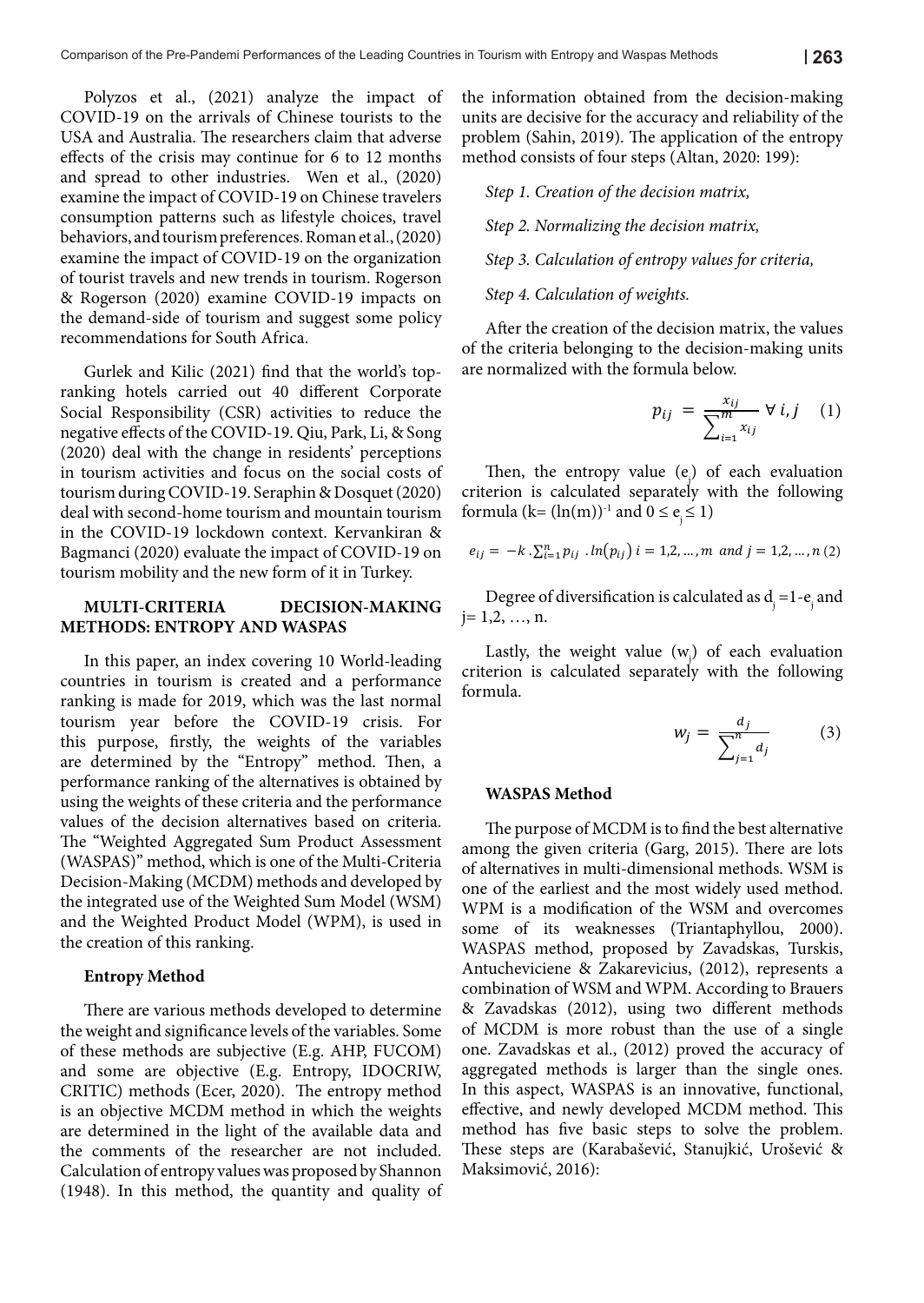Step 1. Determine the optimal performance rating for *each criterion,* ∑ =1

*Step 2. Construct the normalized decision matrix,*

*Step 3. Calculate the relative importance of each alternative based on WSM method,* 

*Step 4. Calculate the relative importance of each*  alternative based on WPM method,

> *Step 5. Calculate total relative importance for each alternative.*

WASPAS solves the problems defined on  $m$ alternatives and *n* decision criteria (Zavadskas, ∑ Antucheviciene, Saparauskas & Turskis, 2013b). The =1 relative importance of alternatives defines as follows (Triantaphyllou & Mann, 1989):

$$
Q_{i1} = \sum_{j=1}^{n} \bar{x}_{ij} w_j \tag{4}
$$

where linear normalization of initial criteria values is applied, i.e.

$$
\overline{x}_{ij} = \frac{x_{ij}}{\max_i x_{ij}}\tag{5}
$$

if  $\max_{\mathrm{i}} \mathrm{x}_{\mathrm{ij}}$  value is preferable or

$$
\overline{x}_{ij} = \frac{\min_i x_{ij}}{x_{ij}} \tag{6}
$$

if min<sub>i</sub> x<sub>ij</sub> value is preferable.

to WPM is calculated as follows: The relative importance of alternative i, according

$$
Q_{i2} = \prod_{j=1}^{n} (x_{ij})^{w_j} \qquad (7)
$$

## **VARIABLES AND DATASET**

This study covers 10 countries among the top 15 world-leading countries in tourism, where the relevant dataset can be accessed. These countries are Austria, Germany, Greece, Italy, Japan, Mexico, Portugal, Thailand, Turkey, and the United States. The countries that are not included in the study due to lack of data, although they are in the ranking of tourism leaders, are China, France, Malaysia, Spain, and the United Kingdom. Variables used in the analysis are international tourism (number of arrivals), international tourism (receipts, % of total exports), tourism expenditure in the country (US\$ millions), and average expenditure of international tourists (US\$). All figures of the study consist of data for the year 2019. Ethics committee approval was not obtained<br>in this study because it was not one of the situations in this study because it was not one of the situations that required an approval.

is The data retrieved from the World Bank Open Data database including World Development Indicator is used in the analysis. Only, the average expenditure of international tourists is calculated by the authors using the data. Summary Statistics Table of the variables is presented in Table 2.

#### **ANALYSIS AND KEY FINDINGS**   $2 \times 1$

#### **Determination of Weights by Entropy Method**

The initial decision matrix for the description of decision alternatives is presented in Table 3.

As discussed in detail in the methodology section, firstly, the decision matrix is normalized. The normalized decision matrix for the entropy analysis is presented in Table 4.

|                                                         | Min.     | Max.      | Mean     | Std. Dev. |
|---------------------------------------------------------|----------|-----------|----------|-----------|
| International Tourism<br>(Number of Arrivals)           | 17174000 | 166009000 | 60498500 | 43437091  |
| International Tourism<br>(Receipts, % of Total Exports) | 3.21     | 28.33     | 13.08    | 8.21      |
| Tourism Expenditure in the<br>Country (US\$ Millions)   | 23003    | 233461    | 59923.7  | 59659.96  |
| Average Expenditure of<br>International Tourists (US\$) | 265.22   | 1630.47   | 1059.07  | 465.33    |

Table 2: Summary Statistics

Lastly, joint generalized criterion is calculated as follows (Zavadskas, Antucheviciene, Šaparauskas & Turskis, 2013a):

$$
Q_i = 0.5 Q_{i1} + 0.5 Q_{i2} = 0.5 \sum_{j=1}^{n} \bar{x}_{ij} w_j + 0.5 \prod_{j=1}^{n} (x_{ij})^{w_j} \quad (8)
$$

The entropy values of the decision-making units (DMUs) are obtained by multiplying the normalized values  $(P_{ij})$  with the logarithm values  $((\ln(P_{ij}))$  of these values. The entropy values of each DMUs are presented in Table 5.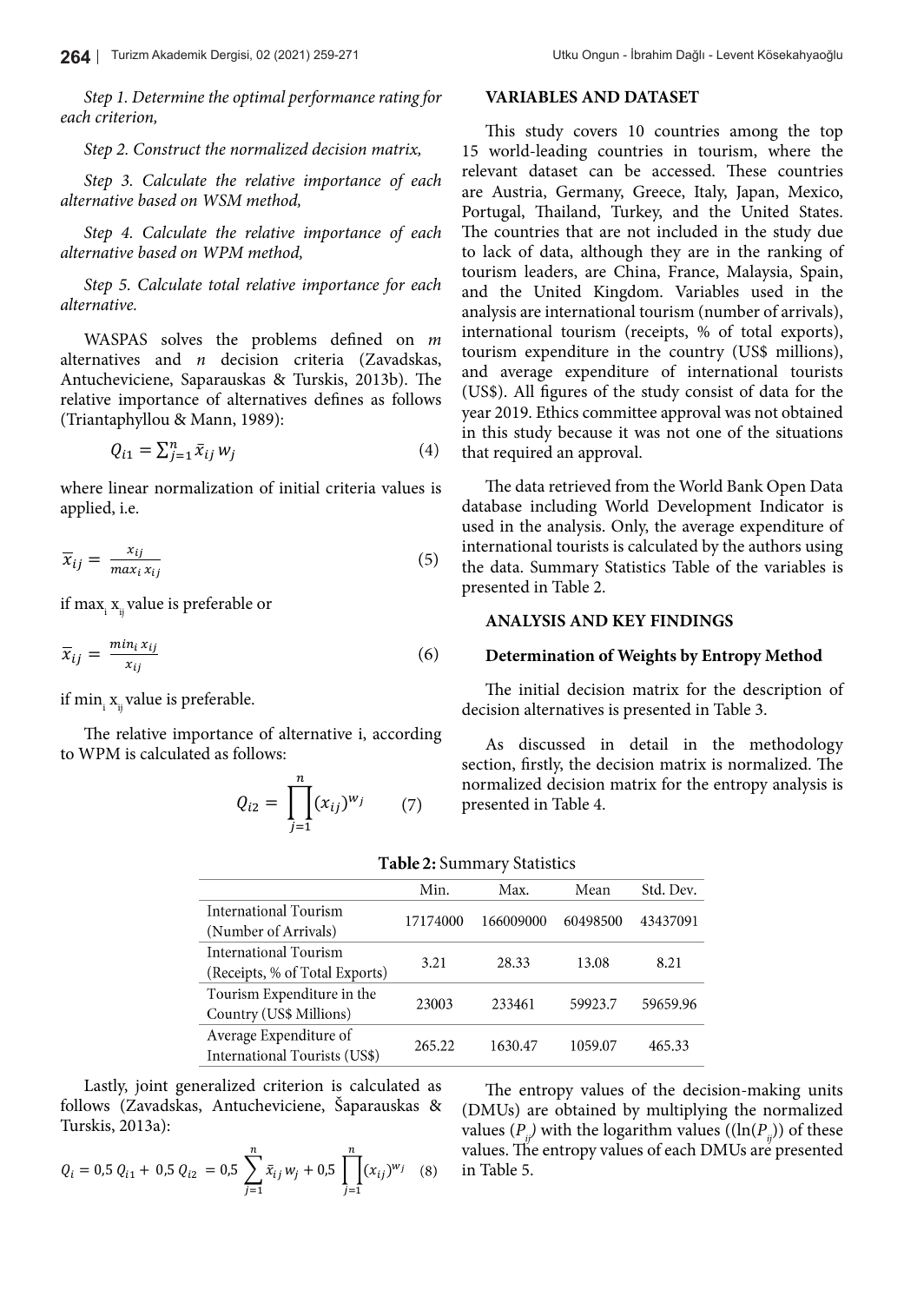| Decision-Making      | Tourism    | Tourism         | Tourism         | Average         |
|----------------------|------------|-----------------|-----------------|-----------------|
| Units                | (Number of | (Receipts, % of | Expenditure     | Expenditure of  |
| (DMU)                | Arrivals)  | Total Exports)  | (US\$ Millions) | Tourists (US\$) |
| Austria              | 31884000   | 10.23           | 25288           | 793.13          |
| Germany              | 39563000   | 3.21            | 58201           | 1471.10         |
| Greece               | 34005000   | 28.33           | 23003           | 676.46          |
| Italy                | 95399000   | 8.16            | 52076           | 545.88          |
| Japan                | 31882000   | 5.44            | 49206           | 1543.38         |
| Mexico               | 97406000   | 5.25            | 25834           | 265.22          |
| Portugal             | 17174000   | 23.61           | 24736           | 1440.32         |
| Thailand             | 39916000   | 20.09           | 65082           | 1630.47         |
| Turkey               | 51747000   | 17.23           | 42350           | 818.40          |
| <b>United States</b> | 166009000  | 9.23            | 233461          | 1406.32         |
|                      |            |                 |                 |                 |

#### Table 3: Entropy Decision Matrix

Then, *k* constant is calculated as *k=0.4343* with the formula  $k = (ln(m))$ <sup>1</sup>. The entropy values obtained for the decision-making units (see Table 6) are multiplied *country* seems as the most weighted (0.39) and *average expenditure of international tourists* seems as the least weighted criterion. These weights will be used in the

| Decision-Making      | Tourism    | Tourism         | Tourism         | Average         |
|----------------------|------------|-----------------|-----------------|-----------------|
| Units (DMU)          | (Number of | (Receipts, % of | Expenditure     | Expenditure of  |
|                      | Arrivals)  | Total Exports)  | (US\$ Millions) | Tourists (US\$) |
| Austria              | 0.0527     | 0.0782          | 0.0422          | 0.0749          |
| Germany              | 0.0654     | 0.0245          | 0.0971          | 0.1389          |
| Greece               | 0.0562     | 0.2166          | 0.0384          | 0.0639          |
| Italy                | 0.1577     | 0.0624          | 0.0869          | 0.0515          |
| Japan                | 0.0527     | 0.0416          | 0.0821          | 0.1457          |
| Mexico               | 0.1610     | 0.0401          | 0.0431          | 0.0250          |
| Portugal             | 0.0284     | 0.1805          | 0.0413          | 0.1360          |
| Thailand             | 0.0660     | 0.1536          | 0.1086          | 0.1540          |
| Turkey               | 0.0855     | 0.1317          | 0.0707          | 0.0773          |
| <b>United States</b> | 0.2744     | 0.0706          | 0.3896          | 0.1328          |

#### Table 4: Normalized Decision Matrix

by the constant  $k$ , and the entropy value  $(e_j)$  for each criterion is determined. After calculation of the degree of diversification  $(d_j)$ , the weight  $(w_j)$  for each criterion is calculated (see Table 6). *Tourism expenditure in the* 

performance ranking to be made in the next part of the analysis.

| Decision-Making      | Tourism    | Tourism         | Tourism         | Average         |
|----------------------|------------|-----------------|-----------------|-----------------|
| Units                | (Number of | (Receipts, % of | Expenditure     | Expenditure of  |
| (DMU)                | Arrivals)  | Total Exports)  | (US\$ Millions) | Tourists (US\$) |
| Austria              | $-0.1551$  | $-0.1993$       | $-0.1336$       | $-0.1941$       |
| Germany              | $-0.1784$  | $-0.0910$       | $-0.2265$       | $-0.2742$       |
| Greece               | $-0.1618$  | $-0.3314$       | $-0.1251$       | $-0.1757$       |
| Italy                | $-0.2913$  | $-0.1731$       | $-0.2123$       | $-0.1528$       |
| Japan                | $-0.1551$  | $-0.1323$       | $-0.2053$       | $-0.2807$       |
| Mexico               | $-0.2940$  | $-0.1290$       | $-0.1355$       | $-0.0923$       |
| Portugal             | $-0.1011$  | $-0.3090$       | $-0.1316$       | $-0.2713$       |
| Thailand             | $-0.1794$  | $-0.2878$       | $-0.2411$       | $-0.2881$       |
| Turkey               | $-0.2103$  | $-0.2670$       | $-0.1873$       | $-0.1979$       |
| <b>United States</b> | $-0.3548$  | $-0.1871$       | $-0.3673$       | $-0.2681$       |

## Table 5: Entropy Values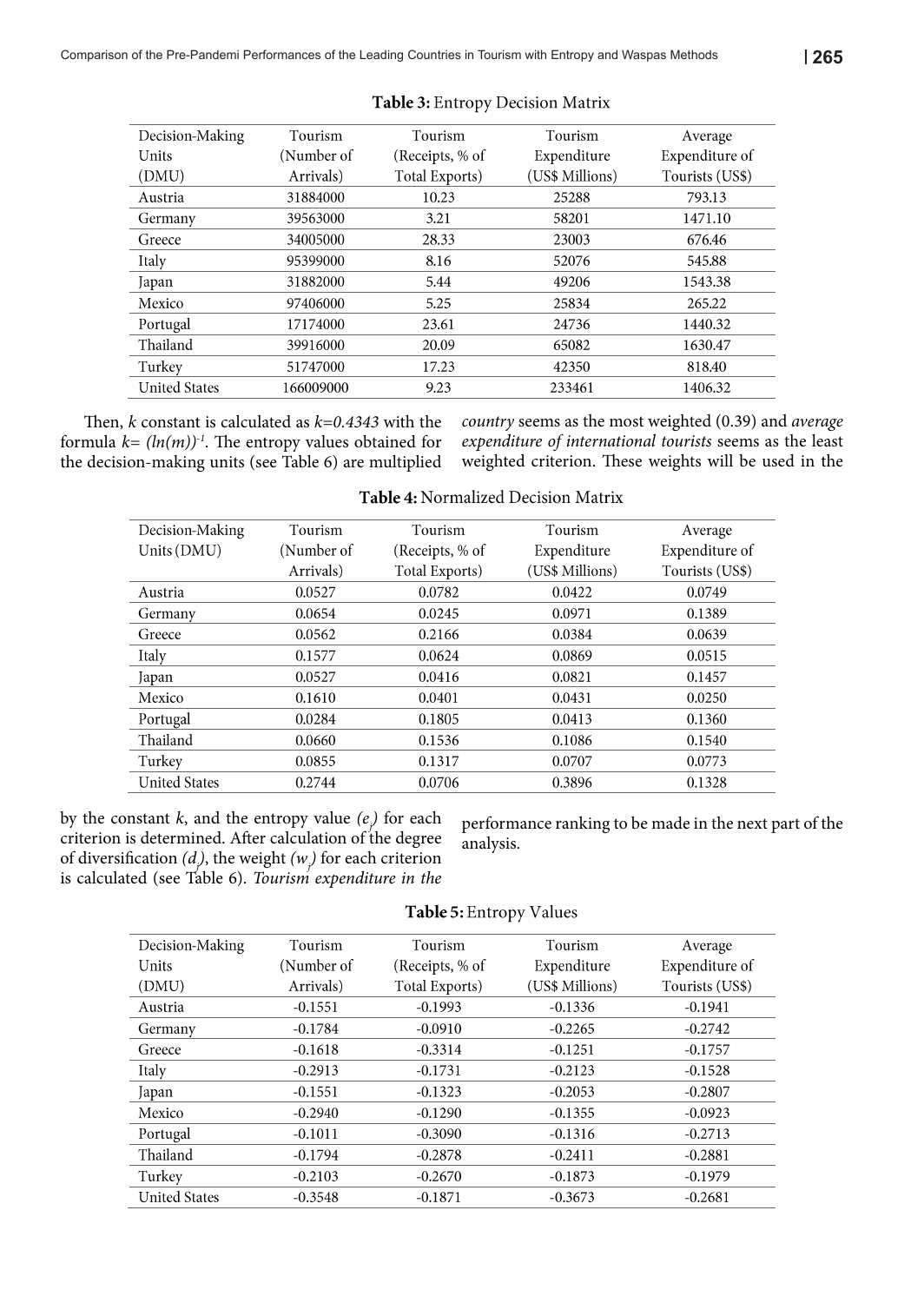|                                   | International<br>Tourism<br>Number of)<br>Arrivals) | International<br>Tourism<br>(Receipts, % of<br>Total Exports) | Tourism<br>Expenditure in the<br>Country (US\$<br>Millions) | Average Expenditure<br>of International<br>Tourists (US\$) |
|-----------------------------------|-----------------------------------------------------|---------------------------------------------------------------|-------------------------------------------------------------|------------------------------------------------------------|
| Entropy value (ej)                | 0.90                                                | 0.92                                                          | 0.85                                                        | 0.95                                                       |
| Degree of<br>diversification (dj) | 0.10                                                | 0.08                                                          | 0.15                                                        | 0.05                                                       |
| Weight (wj)                       | 0.26                                                | 0.23                                                          | 0.39                                                        | 0.12                                                       |
| Rank                              | 2                                                   | 3                                                             |                                                             | 4                                                          |

Table 6: Degree of Diversification and Weights of Criteria

#### **Performance Ranking by WASPAS Method**

The weight of each criterion is determined with the Entropy method in the first part of the analysis. In the second part of the analysis, these weights are used in WASPAS analysis. The ranking of each DMUs is determined by applying WASPAS method. The normalized decision matrix for the description of decision alternatives is presented in Table 7.

calculated by WSM and WPM model. The results of the WSM are presented in Table 8. As it is seen in Table 8, the US ranks first and Austria ranks last. The performance ranking of all DMUs is respectively; the US, Thailand, Greece, Portugal, Turkey, Italy, Germany, Japan, Mexico, and Austria.

Relative significances based on WPM are presented in Table 9. The US ranks first and Austria ranks last

| Decision-Making      | Tourism    | Tourism         | Tourism         | Average         |
|----------------------|------------|-----------------|-----------------|-----------------|
| Units                | (Number of | (Receipts, % of | Expenditure     | Expenditure of  |
| (DMU)                | Arrivals)  | Total Exports)  | (US\$ Millions) | Tourists (US\$) |
| Austria              | 0.1921     | 0.3611          | 0.1083          | 0.4864          |
| Germany              | 0.2383     | 0.1133          | 0.2493          | 0.9023          |
| Greece               | 0.2048     | 1.0000          | 0.0985          | 0.4149          |
| Italy                | 0.5747     | 0.2881          | 0.2231          | 0.3348          |
| Japan                | 0.1920     | 0.1920          | 0.2108          | 0.9466          |
| Mexico               | 0.5868     | 0.1851          | 0.1107          | 0.1627          |
| Portugal             | 0.1035     | 0.8332          | 0.1060          | 0.8834          |
| Thailand             | 0.2404     | 0.7092          | 0.2788          | 1.0000          |
| Turkey               | 0.3117     | 0.6080          | 0.1814          | 0.5019          |
| <b>United States</b> | 1.0000     | 0.3259          | 1.0000          | 0.8625          |

| Table 7: Normalized Decision Matrix |  |  |
|-------------------------------------|--|--|
|-------------------------------------|--|--|

By using the weights determined by the entropy method, the relative significances of each DMUs are as in WSM. The performance ranking of all DMUs is respectively; the US, Thailand, Italy, Turkey, Japan,

| Decision-Making      | Tourism    | Tourism         | Tourism         | Average         | $Q_{i1}$ | Rank           |
|----------------------|------------|-----------------|-----------------|-----------------|----------|----------------|
| Units                | (Number of | (Receipts, % of | Expenditure     | Expenditure of  |          |                |
| (DMU)                | Arrivals)  | Total Exports)  | (US\$ Millions) | Tourists (US\$) |          |                |
| Austria              | 0.0493     | 0.0820          | 0.0424          | 0.0606          | 0.2344   | 10             |
| Germany              | 0.0612     | 0.0257          | 0.0976          | 0.1125          | 0.2970   | 7              |
| Greece               | 0.0526     | 0.2271          | 0.0386          | 0.0517          | 0.3700   | 3              |
| Italy                | 0.1476     | 0.0654          | 0.0873          | 0.0417          | 0.3421   | 6              |
| Japan                | 0.0493     | 0.0436          | 0.0825          | 0.1180          | 0.2934   | 8              |
| Mexico               | 0.1507     | 0.0420          | 0.0433          | 0.0203          | 0.2564   | 9              |
| Portugal             | 0.0266     | 0.1892          | 0.0415          | 0.1101          | 0.3674   | $\overline{4}$ |
| Thailand             | 0.0618     | 0.1610          | 0.1091          | 0.1247          | 0.4566   | $\overline{2}$ |
| Turkey               | 0.0801     | 0.1380          | 0.0710          | 0.0626          | 0.3517   | 5              |
| <b>United States</b> | 0.2569     | 0.0740          | 0.3914          | 0.1075          | 0.8298   | 1              |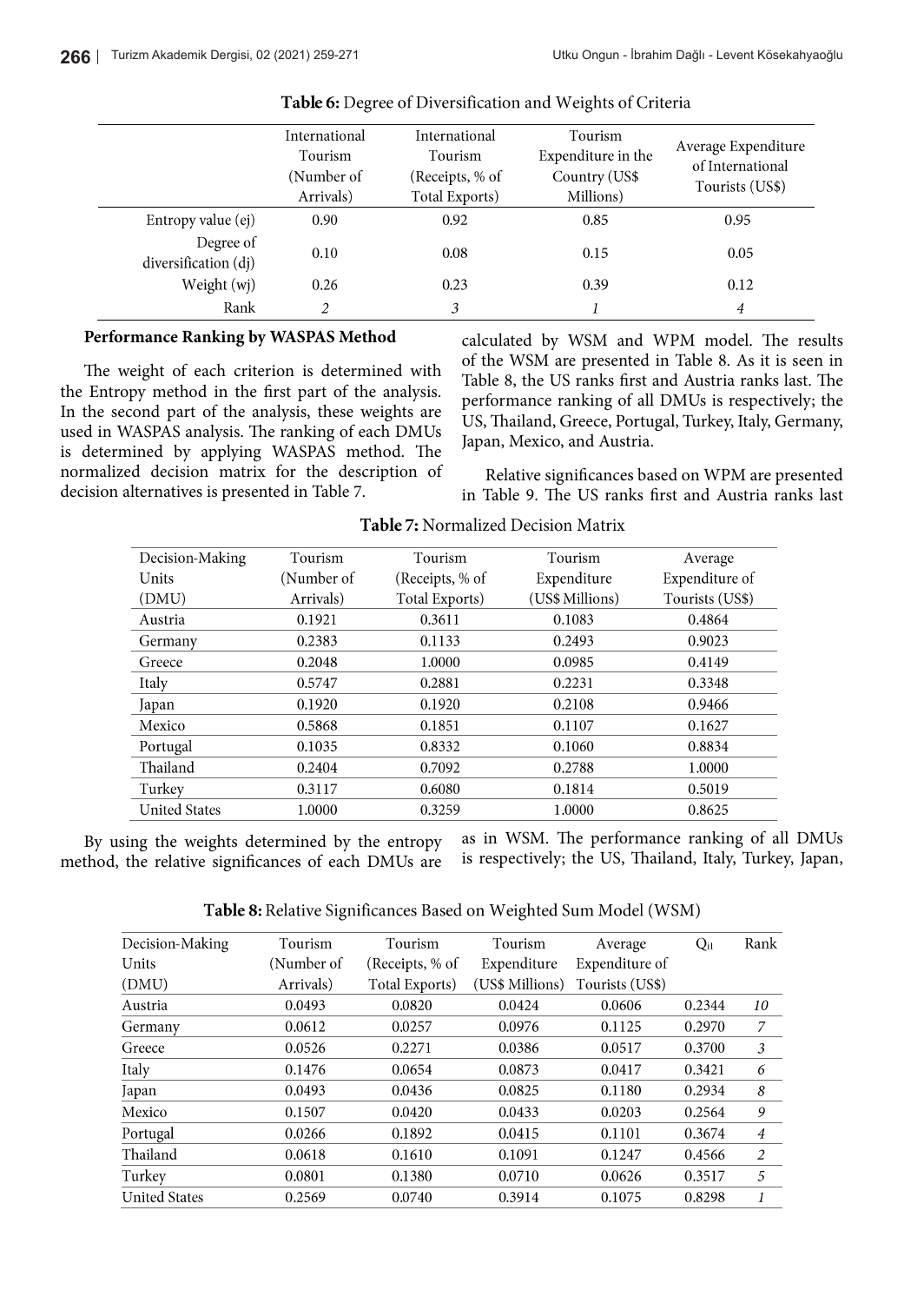Germany, Greece, Portugal, Mexico, and Austria. The US, Thailand, Mexico, and Austria are seen in the same ranking for both models. Portugal and Greece have the biggest difference in ranking based on two different models.

tourism visits to almost zero points. The effects of the COVID-19 crisis are far bigger than the previous crises such as SARS, the 11 September attacks, and the 2008 global economic crisis. According to UNWTO the

| Decision-Making | Tourism    | Tourism         | Tourism         | Average         | $Q_{i2}$ | Rank           |
|-----------------|------------|-----------------|-----------------|-----------------|----------|----------------|
| Units           | Number of) | (Receipts, % of | Expenditure     | Expenditure of  |          |                |
| (DMU)           | Arrivals)  | Total Exports)  | (US\$ Millions) | Tourists (US\$) |          |                |
| Austria         | 0.6545     | 0.7935          | 0.4190          | 0.9141          | 0.1989   | 10             |
| Germany         | 0.6918     | 0.6099          | 0.5806          | 0.9873          | 0.2419   | 6              |
| Greece          | 0.6654     | 1.0000          | 0.4037          | 0.8961          | 0.2408   | 7              |
| Italy           | 0.8673     | 0.7538          | 0.5559          | 0.8725          | 0.3171   | 3              |
| Japan           | 0.6545     | 0.6875          | 0.5437          | 0.9932          | 0.2430   | 5              |
| Mexico          | 0.8720     | 0.6818          | 0.4225          | 0.7974          | 0.2003   | 9              |
| Portugal        | 0.5583     | 0.9594          | 0.4154          | 0.9847          | 0.2191   | 8              |
| Thailand        | 0.6934     | 0.9249          | 0.6066          | 1.0000          | 0.3890   | $\overline{2}$ |
| Turkey          | 0.7412     | 0.8932          | 0.5127          | 0.9177          | 0.3115   | $\overline{4}$ |
| United States   | 1.0000     | 0.7753          | 1.0000          | 0.9817          | 0.7611   | 1              |
|                 |            |                 |                 |                 |          |                |

Table 9: Relative Significances Based on Weighted Product Model (WPM)

Weighted relative significances based on WPM and WSM represent the common results for the analysis. The final ranking based on WSM and WPM is presented in Table 10. The US ranks first and Austria ranks last as in WSM and WPM. The final performance ranking of all DMUs is respectively; the US, Thailand, Turkey, Italy, Greece, Portugal, Germany, Japan, Mexico, and Austria. The US, Thailand, Mexico, and Austria keep their places in the final ranking. This ranking represents the tourism performance of tourism leading countries for the year 2019 which is the last normal tourism season before the COVID 19 crisis.

Table 10: Weighted Relative Significances Based on WSM and WPM

| Qi     | Rank           |
|--------|----------------|
| 0.7954 | 1              |
| 0.4228 | 2              |
| 0.3316 | 3              |
| 0.3296 | $\overline{4}$ |
| 0.3054 | 5              |
| 0.2932 | 6              |
| 0.2694 | 7              |
| 0.2682 | 8              |
| 0.2283 | 9              |
| 0.2166 | 10             |
|        |                |

#### **CONCLUSION**

This paper shows the huge impact of COVID-19 on the tourism sector. The following year after COVID-19, tourist arrivals fell 74% compared to the previous year. Travel restrictions and border closures brought damage caused by COVID-19 is eight times higher than the 2008 global economic crisis.

As of July 2021, many countries have made significant progress in vaccination. Countries with decreasing number of cases have gradually started to open their borders and accept tourists. However, various variants, especially the variant seen in India, have brought about reclosures. Countries have started vaccination controls for tourist admission. Even, some European countries have decided not to recognize vaccines of different origins like Sinovac and stipulated that European vaccines should be given, such as Biontech.

The tourism season, which has been very unhopeful in the whole of 2020 and the first six months of 2021, is making preparations for July 2021 and beyond. However, the future of the tourism season is still uncertain due to newly emerging variants of the virus. Economic reasons also play an important role in the decisions of countries whose economies depend on tourism to a large extent.

In this paper, an index covering 10 world-leading countries in tourism is created and a performance ranking is made for 2019, which was the last normal tourism year before the COVID-19 crisis. According to this ranking determined by Entropy and WASPAS methods, the performance ranking of countries is respectively; the US, Thailand, Turkey, Italy, Greece, Portugal, Germany, Japan, Mexico, and Austria.

Time will tell whether tourism leader countries can maintain their performance. In future studies, the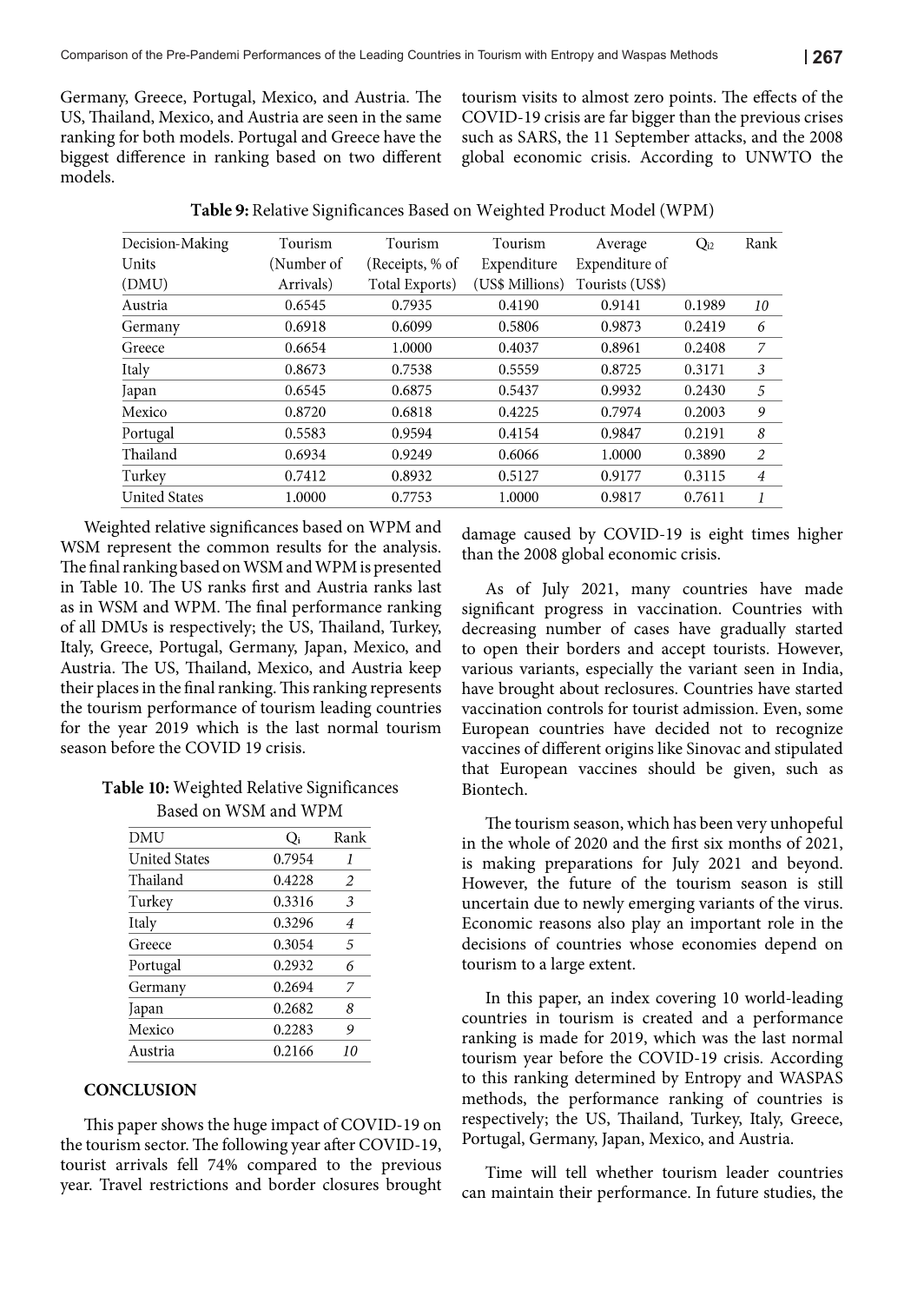change in tourism leading countries can be discussed by comparing this performance ranking. In this way, changing balance among the leading countries in the world tourism sector by the impact of COVID-19 may emerge. It is expected that this performance ranking, which is made using multi-criteria decision-making methods, will contribute to the literature as a due diligence before the COVID-19 crisis.

This study covers 10 countries among the top 15 world-leading countries in tourism, where the relevant dataset can be accessed. These countries are Austria, Germany, Greece, Italy, Japan, Mexico, Portugal, Thailand, Turkey, and the United States. Variables used in the analysis are international tourism (number of arrivals), international tourism (receipts, % of total exports), tourism expenditure in the country (US\$ millions), and average expenditure of international tourists (US\$). The number of countries, the number of variables and the scope of the dataset are the limitations of this paper. In the future studies, it would be beneficial for the literature to make the research with more country groups and more comprehensive dataset.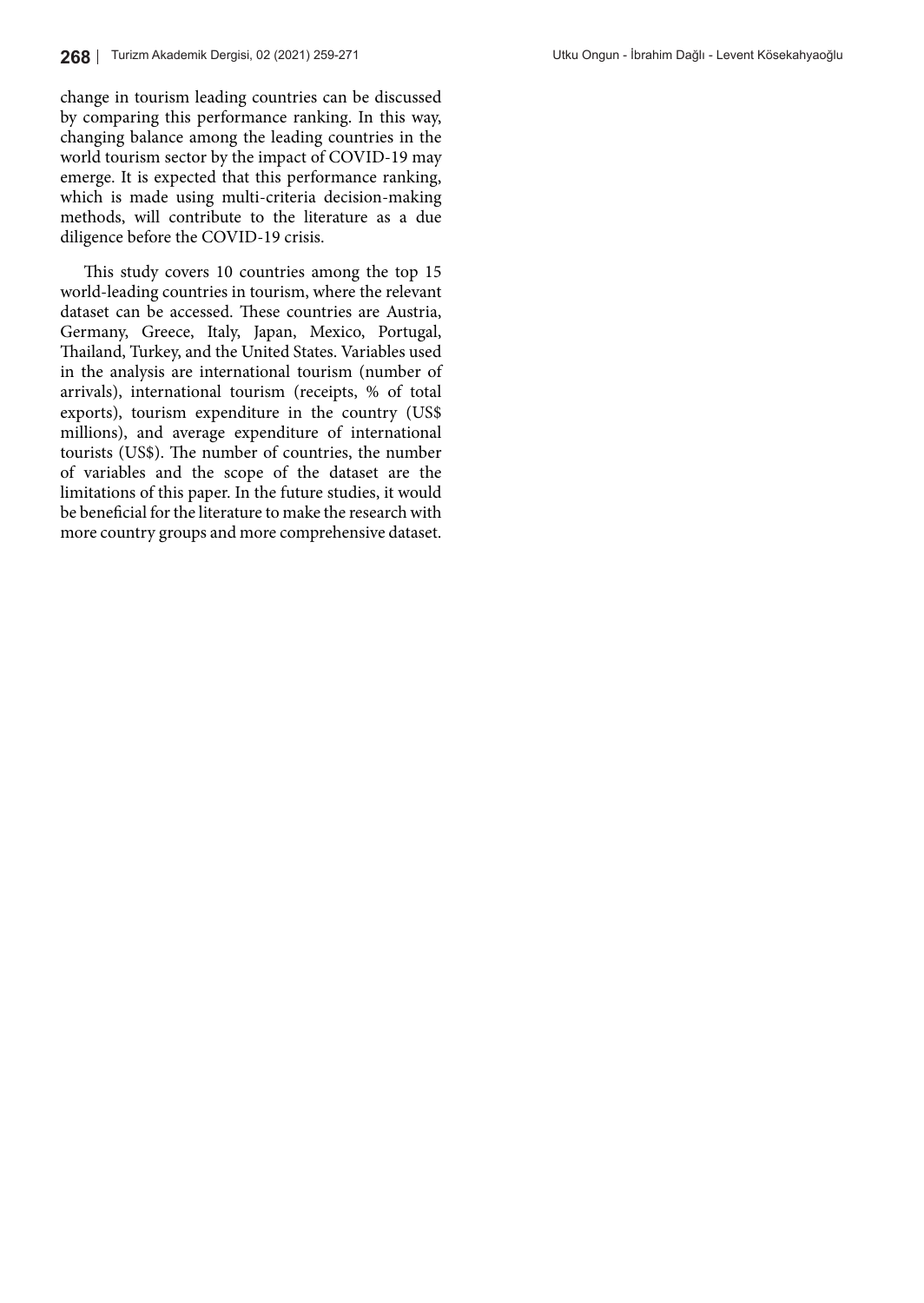## **REFERENCES**

Acar, Y. (2020). Yeni Koronavirüs (COVID-19) Salgını ve Turizm Faaliyetlerine Etkisi, *Güncel Turizm Araştırmaları Dergisi, 4*(1), 7-21.

Akin, A., Şimşek, M., Y. & Akin, A. (2012).Turizm Sektörünün Ekonomideki Yeri ve Önemi, *Akademik Araştırmalar ve Çalışmalar Dergisi, 4*(7), 63-81.

Albeni, M. & Ongun, U. (2005). Antalya Turizminin Türk Turizmi İçindeki Yeri ve Krizlerin Antalya Turizmi Üzerindeki Etkileri, *Süleyman Demirel Üniversitesi İktisadi ve İdari Bilimler Dergisi, 10*(2), 93-112.

Altan, Ş. (2020). *Maut Yöntemi, Örnek Uygulamalarla Çok Kriterli Karar Verme Yöntemleri*, içinde, (Ed. M.Atan, Ş.Altan), Ankara: Gazi Kitabevi, Bölüm 12, 191-206.

Aydoğuş, O. (2020). Salgın ve Ekonomik Kriz, İktisat ve Toplum Dergisi, 114, 11-17.

Bahar, O., & Çelik İlal, N. (2020). Coronavirüsün (Covid-19) Turizm Sektörü Üzerindeki Ekonomik Etkileri, *International Journal of Social Sciences and Education Research, 6*(1), 125-139.

Barua, S. (2020). Understanding Coronanomics: The Economic Implications of the Coronavirus (COVID-19) Pandemic. *SSRN Electronic Journal*, 1-45, https://mpra.ub.-unimuenchen.de/99693/

Brauers, W. K. M., & Zavadskas, E. K. (2012). Robustness of MULTIMOORA: A Method for Multi-Objective Optimization. *Informatica, 23*(1), 1-25.

Çeti, B. & Ünlüönen, K. (2019). Salgın Hastalıklar Sebebiyle Oluşan Krizlerin Turizm Sektörü Üzerindeki Etkisinin Değerlendirilmesi. *AHBVÜ Turizm Fakültesi Dergisi, 22*(2), 109-128.

Çimat, A. & Bahar, O. (2003). Turizm Sektörünün Türkiye Ekonomisi İçindeki Yeri Ve Önemi Üzerine Bir Değerlendirme, *Akdeniz İ.İ.B.F. Dergisi*, 6, 1-18.

Dilber, İ. (2007). Turizm Sektörünün Türkiye Ekonomisi Üzerindeki Etkisinin Girdi-Çıktı Tablosu Yardımıyla Değerlendirilmesi, *Yönetim ve Ekonomi 14*(2), 205-220.

Ecer, F. (2020), Çok Kriterli Karar Verme Yöntemleri, Ankara: Seçkin Yayıncılık.

Fotiadis, A., Polyzos, S., &. Huan, T.C. (2021). (The good, the bad and the ugly on COVID-19 tourism recovery, *Annals of Tourism Research,* 87, 103117, 1-14.

Garg, H., Agarwal, N., & Tripathi, A. (2015). Entropy Based Multi-Criteria Decision-Making Method Under Fuzzy Environment and Unknown Attribute Weights. *Global Journal of Technology and Optimization, 6*(3), 13-20.

Göçen, S., Yirik, Ş. & Yılmaz, Y. (2011). Türkiye'de

Krizler ve Krizlerin Turizm Sektörüne Etkileri, *Süleyman Demirel Üniversitesi İktisadi ve İdari Bilimler Fakültesi Dergisi, 16*(2), 493-509.

Gössling, S., Scott, D. & Hall, C., M. (2020) Pandemics, Tourism and Global Change: A Rapid Assessment of COVID-19, *Journal of Sustainable Tourism, 29*(1), 1-20.

Gürlek, M. & Kılıç, İ. (2021). A True Friend Becomes Apparent on A Rainy Day: Corporate Social Responsibility Practices of Top Hotels During the COVID-19 Pandemic, *Current Issues In Tourism, 24*(7), 905–918.

İbiş, S. (2020). Covıd-19 Salgınının Seyahat Acentaları Üzerine Etkisi, Safran Kültür ve *Turizm Araştırmaları Dergisi, 3*(1), 85-98.

Karabašević, D., Stanujkić, D., Urošević, S., & Maksimović, M. (2016). An Approach To Personnel Selection Based on SWARA and WASPAS Methods. Bizinfo (Blace) Journal of Economics, *Management and Informatics, 7*(1), 1-11.

Kervankıran, İ. & Bağmacı, M. F. (2021). COVID-19 Sürecinde Türkiye Turizminin Mekansal Görünümü: Hangi İl Nasıl Etkilendi?, *Coğrafi Bilimler Dergisi, 19*(1), 263-287.

Kervankıran, İ., & Bağmancı, M.F. (2020). Bildiğimiz Turizmin Sonu Mu? COVID-19'un Türkiye'deki Turizm Hareketliliğine Etkisi, *Türk Coğrafya Dergisi*, 76, 19-32.

Kiper, V., O., Saraç, Ö., Çolak, O. & Batman, O. (2020). Covıd-19 Salgınıyla Oluşan Krizlerin Turizm Faaliyetleri Üzerindeki Etkilerinin Turizm Akademisyenleri Tarafından Değerlendirilmesi, *Balıkesir Üniversitesi Sosyal Bilimler Enstitüsü Dergisi, 23*(43), 527-551.

Köşker, H. (2017). Krizlerin Turizm Sektörüne Etkileri Üzerine Bir Araştırma: 2016 Yılı Türkiye Örneği, *Akademik Bakış Dergisi*, (62), 216-230.

Polyzos, S., Samitas A. & Spyridou, A., Ef. (2021). Tourism Demand and the COVID-19 Pandemic: An LSTM Approach, *Tourism Recreation Research, 46*(2), 175–187.

Qiu, R.,T.,R., Park, J., Li, S., & Song, H. (2020). Social Costs of Tourism During the COVID-19 Pandemic, *Annals of Tourism Research*, 84, 102994, 1-14.

Rogerson, C.M & Rogerson, J.M. (2021). COVID-19 and Changing Tourism Demand: Research Review and Policy Implications for South Africa. African Journal of Hospitality, *Tourism and Leisure, 10*(1), 1-21.

Roman, M., Niedziółka A. & Krasnodebski, A. (2020). Respondents' Involvement in Tourist Activities at the Time of the COVID-19 Pandemic, *Sustainability,* 12, 9610; doi:10.3390/su12229610, 1-21.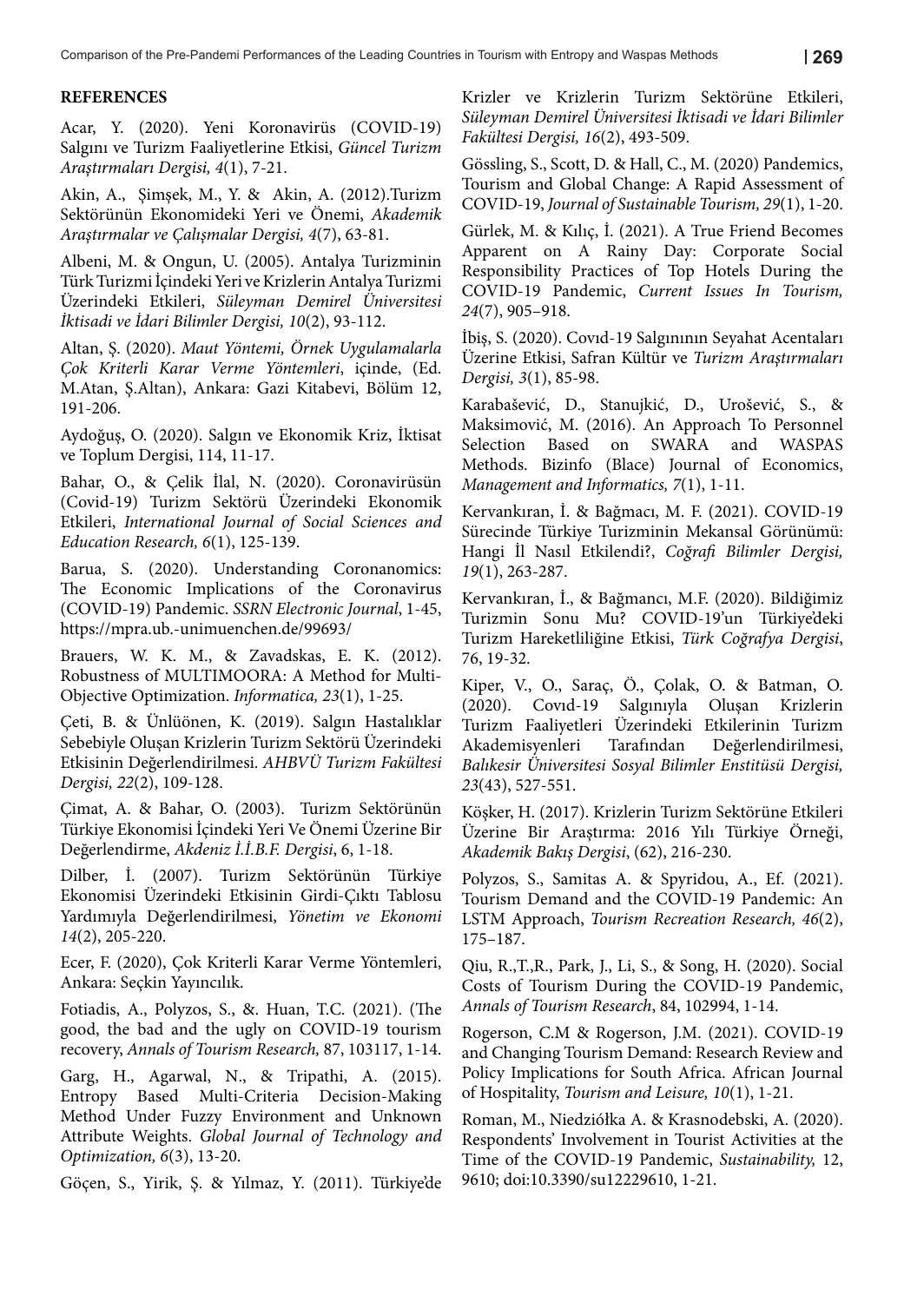Sarkhanov, T. & Tutar, H. (2021). COVID-19 Pandemisi ve Azerbaycan Turizmi: Sektör Temsilcisi Görüşlerinin İncelenmesi, *Anatolia: Turizm Araştırmaları Dergisi, 32*(1), 7-18.

Schwartz, D. A. & Graham, A. L. (2020). Potential Maternal and Infant Outcomes from (Wuhan) Coronavirus 2019-Ncov Infecting Pregnant Women: Lessons from SARS, MERS, and Other Human Coronavirus Infections, *Viruses, 12*(2), 2-16.

Seraphin, H. & Dosquet, F. (2020). Mountain Tourism and Second Home Tourism As Post COVID-19 Lockdown Placebo?, *Worldwide Hospitality and Tourism Themes, 12*(4), 485-500.

Shannon, C. E. (1948). A Mathematical Theory of Communication. *The Bell System Technical Journal, 27*(3), 379-423.

Skare, M., Soriano, D.R., & Porada-Rochon, M. (2021). Impact of COVID-19 on the Travel and Tourism İndustry, *Technological Forecasting & Social Change,*  163, 1-14.

Şahin, Y. (2019). Akdeniz Bölgesi'nin Güneş Enerjisi Yatırımına Yönelik Özelliklerinin Entegre Entropi Multimoora Yöntemi İle Değerlendirilmesi, *Mehmet Akif Ersoy Üniversitesi İktisadi ve İdari Bilimler Fakültesi Dergisi*, 6(3), 846-864.

Triantaphyllou, E. (2000). *Multi-Criteria Decision Making Methods. In Multi-criteria decision making methods: A comparative study* (pp. 5-21). Springer, Boston, MA.

Triantaphyllou, E., & Mann, S. H. (1989). An Examination of the Effectiveness of Multi-Dimensional Decision-Making Methods: A Decision-Making Paradox. *Decision Support Systems, 5*(3), 303-312.

Türker, A. & Karaca, K. Ç. (2020). Yeni Tip Koronavirüs ( COVID-19) Salgını Sonrası Turizm ve Turist Rehberliği. *Turist Rehberliği Nitel Araştırmalar Dergisi, 1*(1), 1-19.

TURSAB (Türkiye Seyahat Acentaları Birliği ), (2020). Covid-19 Sürecinde Türkiye ve Dünya Turizmi, https:// www.tursab.org.tr/assets/assets/uploads/arastirmalar/ covid-19-surecinde-turkiye-ve-dunya-turizmi.pdf. (Date of Access: 06.18.2020).

UNWTO (Birleşmiş Milletler Dünya Turizm Örgütü). (2021). World Tourism Barometer, January/2021. https://www.unwto.org/unwto-world-tourismbarometer-data. (Date of Access: 06.18.2021).

Wang, Y. (2009). The Impact of Crisis Events And Macroeconomic Activity on Taiwan's International Inbound Tourism Demand, *Tourism Management, 30*(1), 75-82.

Wen, J. Kozak, M. Yang, S. & Liu, F. (2020). COVID-19: Potential Effects on Chinese Citizens' Lifestyle and Travel. *Tour. Rev.* 1-15.

WHO (Dünya Sağlık Örgütü), (2021). https://covid19. who.int/ (Date of Access: 06.19. 2021).

WTTC (Dünya Seyahat ve Turizm Konseyi), (2020). Recovery Scenarios 2020 & Economic Impact from COVID-19. World Travel and Tourism Council, https://wttc.org/-Research/Economic-Impact/ RecoveryScenarios-2020-Economic-Impact-from-COVID-19, (Date of Access: 06.16.2021).

Yang, B. Y., Hongru, Z., & Xiang, C. (2020). Koronavirus Pandemic and Tourism: Dynamic Stochastic General Equilibrium Modeling of Infectious Disease Outbreak, *Annals of Tourism Research*, 83: 102913. doi: 10.1016/j. annals.2020.102913.

Zavadskas, E. K., Antucheviciene, J., Saparauskas, J., & Turskis, Z. (2013b). MCDM Methods WASPAS and MULTIMOORA: Verification of Robustness of Methods When Assessing Alternative Solutions. *Economic Computation and Economic Cybernetics Studies and Research, 47*(2), 5-20.

Zavadskas, E. K., Antucheviciene, J., Šaparauskas, J., & Turskis, Z. (2013a). Multi-Criteria Assessment of Facades' Alternatives: Peculiarities of Ranking Methodology. *Procedia Engineering*, 57, 107-112.

Zavadskas, E. K., Turskis, Z., Antucheviciene, J., & Zakarevicius, A. (2012). Optimization of Weighted Aggregated Sum Product Assessment. *Elektronika Ir Elektrotechnika, 122*(6), 3-6.

Zhang, H., Song, H., Wen, L., & Liu, C. (2021). Forecasting Tourism Recovery Amid COVİD-19, *Annals of Tourism Research, Elsevier*, 87 (103149), https://doi.org/10.1016/-j.annals.2021.103149.

Zheng, Y. Y., Ma, T. Y., Zhang, Y. J. & Xie, X. (2020), COVID-19 and the Cardiovascular System, *Nature Reviews Cardiology, 17*(5), 259-260.

https://yigm.ktb.gov.tr/Eklenti/81939,3103turizmistat istikleri2020-4pdf.pdf?0 (Date of Access: 06.23.2021).